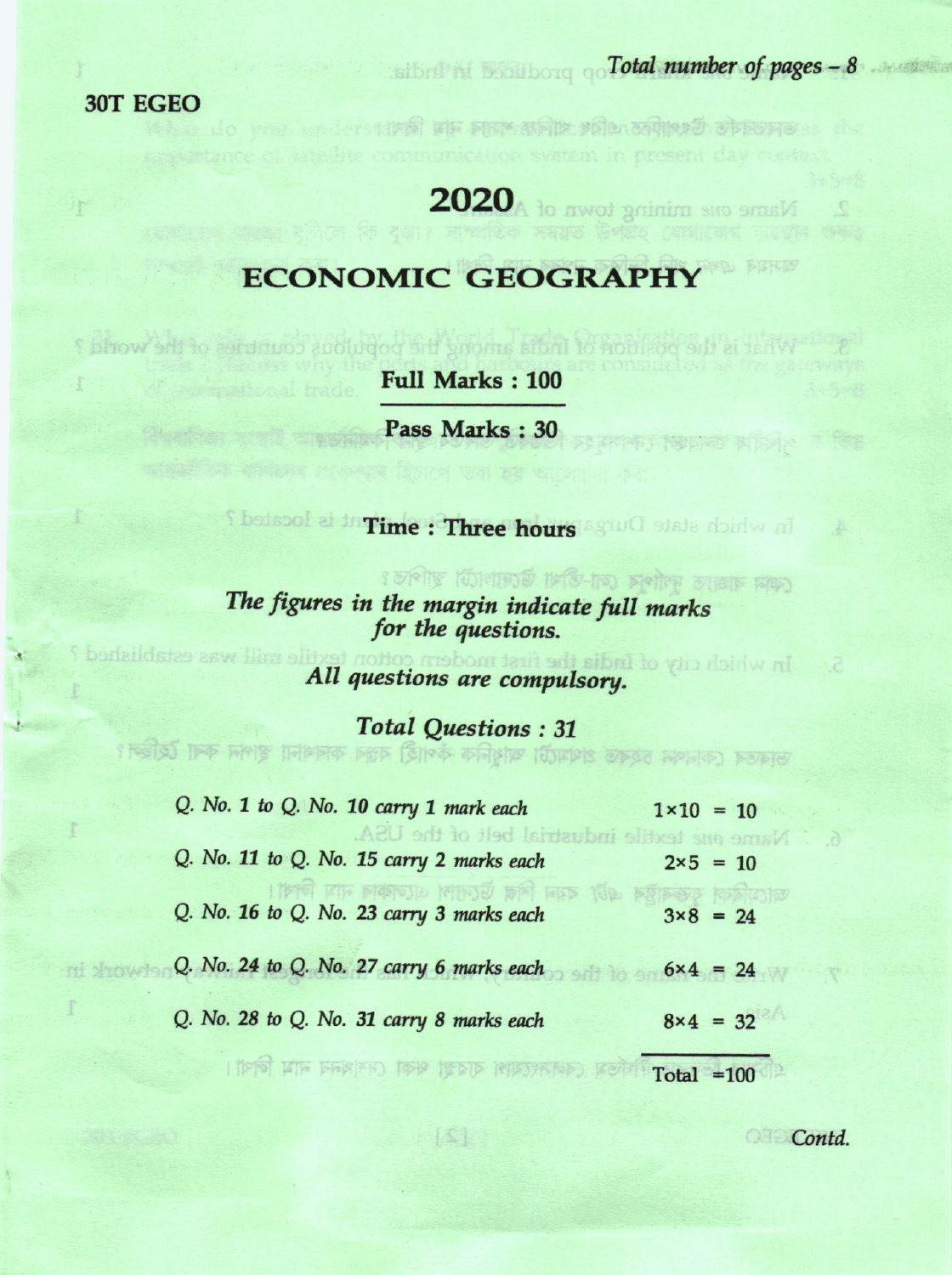- 1. Name one kharif crop produced in India. ভাৰতবৰ্ষত উৎপাদিত এবিধ খাৰিফ শসাৰ নাম লিখা।
	- $\mathbf{1}$ Name one mining town of Assam.  $2.$ অসমৰ এখন খনি ভিত্তিক নগৰৰ নাম লিখা।
	- What is the position of India among the populous countries of the world? 3. Full Marks: 100  $\mathbf{1}$

পৃথিবীৰ জনবহুল দেশসমূহৰ ভিতৰত ভাৰতৰ স্থান কিমানত?

In which state Durgapur Iron and Steel plant is located?  $4.$ 

কোন ৰাজ্যত দুৰ্গাপুৰ লো-তীখা উদ্যোগটো স্থাপিত? The figures in the margin indicate full marks for the questions.

In which city of India the first modern cotton textile mill was established? 5. All questions are compulsory.  $\mathbf{1}$ 

ভাৰতৰ কোনখন চহৰত প্ৰথমটো আধুনিক কঁপাহী বস্ত্ৰৰ কাৰখানা স্থাপন কৰা হৈছিল?

Total Ouestions: 31

- $Q$ . No. 1 to  $Q$ . No. 10 carry 1 mark each  $1 \times 10 = 10$  $\mathbf{1}$ Name one textile industrial belt of the USA. 6. Q. No. 11 to Q. No. 15 carry 2 marks each  $2\times5 = 10$ আমেৰিকা যুক্তৰাষ্ট্ৰৰ *এটা* বয়ন শিল্প উদ্যোগ এলেকাৰ নাম লিখা। O. No. 16 to Q. No. 23 carry 3 marks each  $3\times8$  =  $24$
- Write the name of the country, which has the longest railway network in 7.  $\mathbf{1}$ Asia.  $Q$ . No. 28 to  $Q$ . No. 31 carry 8 marks each

এচিয়াৰ ভিতৰত দীৰ্ঘতম ৰেলসংযোগ ব্যৱস্থা থকা দেশখনৰ নাম লিখা।

30T EGEO

 $\mathbf{1}$ 

 $\mathbf{1}$ 

**GRUE HORO**